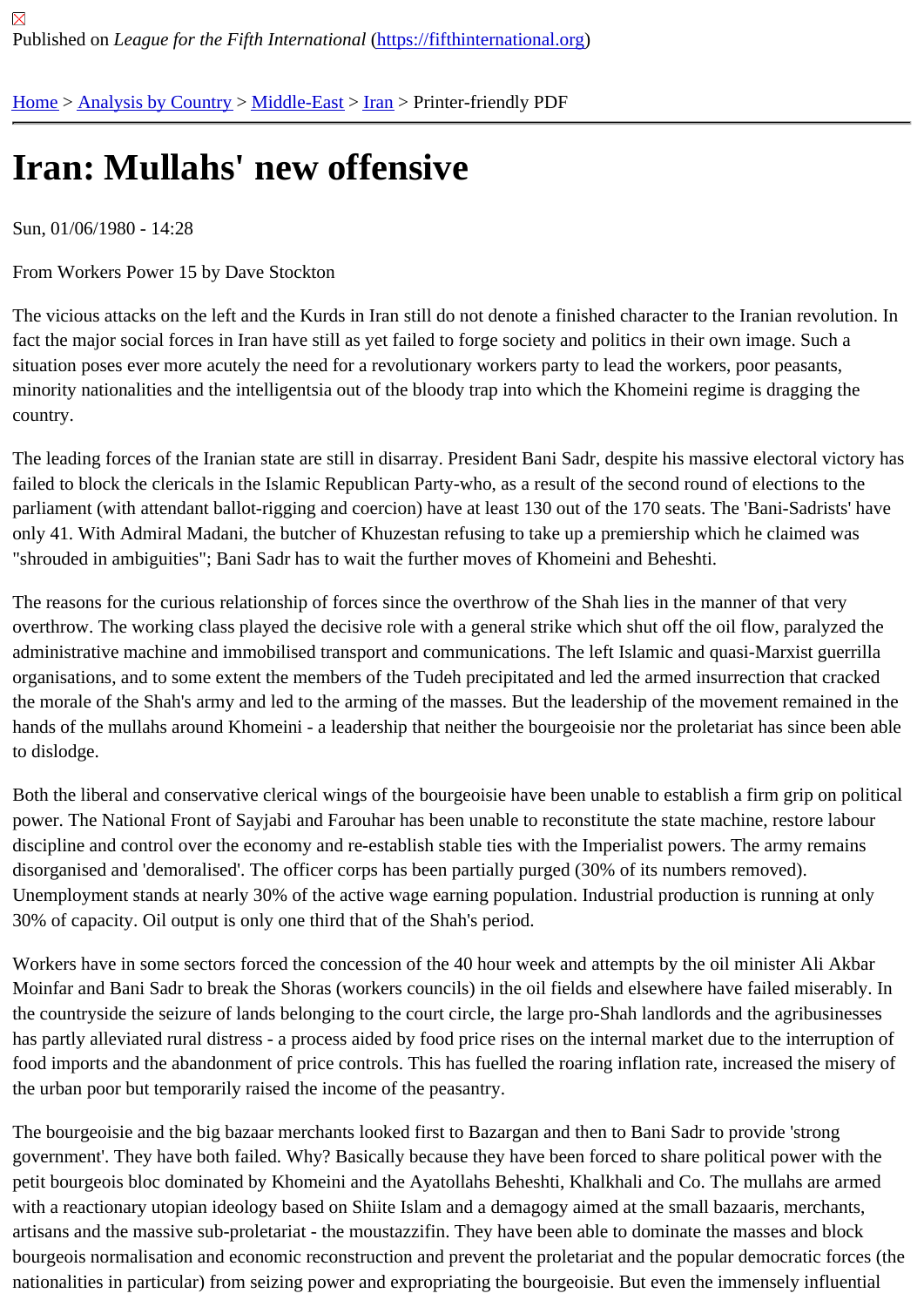Imam and the sinister Ayatollah Sayyed Mohammed Beheshti have not had things all their own way.

They cannot dispense with the expertise and political economic knowhow of the bourgeoisie because they cannot create an 'Islamic economy'. Much as these leaders would like to create a society, dominated politically by the clergy, based on traditional rural society and small merchants, such a society is impossibility in the last quarter of the twentieth century.

Neither have they been able to decisively crush the left or the nationalities. This has not been for lack of trying. In July and August of '79 they attempted to crush the Fedayeen and the Mujahidin groups, banning their papers and meetings and turning the Pasdaran (revolutionary guards) and the lumpen gangs (the hezbollahis) loose to murder and intimidate them. This offensive was checked and driven back by the elemental resistance of those it was aimed at. The Kurdish peshmerga routed the army and pasdars. The revolts in the Caspian ports, in Tabriz and the mass demonstrations in Teheran opened up rifts among the Ayatollahs and forced a demagogic 'left turn' to anti-imperialist rhetoric and the relegalisation of the left groups and papers.

This disarray was evidenced in massive abstentions in the referendum on the constitution and in the collapse of the Islamic Republican Party's candidacy for the President. Yet the mullahs have been able to return to the offensive. By late April they felt confident enough to launch a massive attack on the Kurds and to drive the left from the universities.

On 20th and 21st April Islamic radicals launched an offensive to 'reform' the universities. Perhaps some of the so called Islamic student groups were sincere in believing that the campus could be put 'at the service of the people'. Their utopian populist-Islamic ideology can, however, be no more than a stalking horse for the reactionary anti-democratic, anti-communist moves of Khomeini and Beheshti. On the pretext that 'Marxist' students had prevented the right wing cleric Rafsanjani speaking on the Teheran campus Khomeini denounced the universities as 'colonized and westernised from the beginning and useless', as 'nests of spies and American agents' and encouraged the hezbollahis to clear them out. After two days of fighting which spread to other cities and which left 27 dead and hundreds wounded the Fedayeen, the most intransigent of the left groups, were finally forced to withdraw when Bani Sadr ordered the Pasdaran to intervene to 'restore order'. Khomeini's 'Islamicisation' means the destruction of the universities as well as the crushing of the left groups right to hold meetings and conduct propaganda.

Simultaneously a murderous offensive against the Kurds was launched. 'Kurdistan must be combed and purged of all the anti-regime elements' thundered Khomeini. This time it meant mass slaughter directed against the unarmed civilian population. In the third week of May, fighting around Sananday left 1,500 Kurds and 500 government troops dead. Indiscriminate strafing by helicopter gunships and phantom jet-strikes turned Saqqez, a city of 40,000 people into a ghost town as the population fled to the mountains. Le Monde (16th May) reports the appeal of a Kurdish fighter in a hospital in Boukan, suffering from horrible napalm burns, "For the love of God, because you are a foreign journalist you must tell the whole world what you have seen and what we are suffering-How can Khomeini, that fascist that dares to speak about God, let such things as these be done. The truth must be known in Iran and outside Iran-everywhere! "

The May Day demonstrations of the left were brutally harassed by the hezbollahis using knives and throwing stones. What can turn the tide against this brutal offensive? Only the mobilisation of the working class-their winning away from the mesmerising effects of the mullahs.

Here the role of a Trotskyist revolutionary party would be crucial. The semi-Guevarist, semi-Stalinist politics of the Fedayeen-despite the marvellous heroism of their fighters-is of no use. Whilst the Fedayeen have protested against the anti-democratic attacks of the clericals, whilst they have stood arms in hand in the front ranks of those defending the Kurds, whilst they have defended the universities against the 'Islamic' thugs, they concentrate their political fire on the bourgeoisie and Bani Sadr, passing over Khomeini's role in silence. This is to disarm the working class against its real enemies. Anti-imperialist rhetoric is cheap and indeed confusing when "the main enemy is at home".

However the so-called 'Islamic Trotskyists" of the HKE (Iranian Revolutionary Workers Party), sponsored by the US Socialist Workers Party, have adopted a position far to the right of the Fedayeen. They fail to raise the slightest